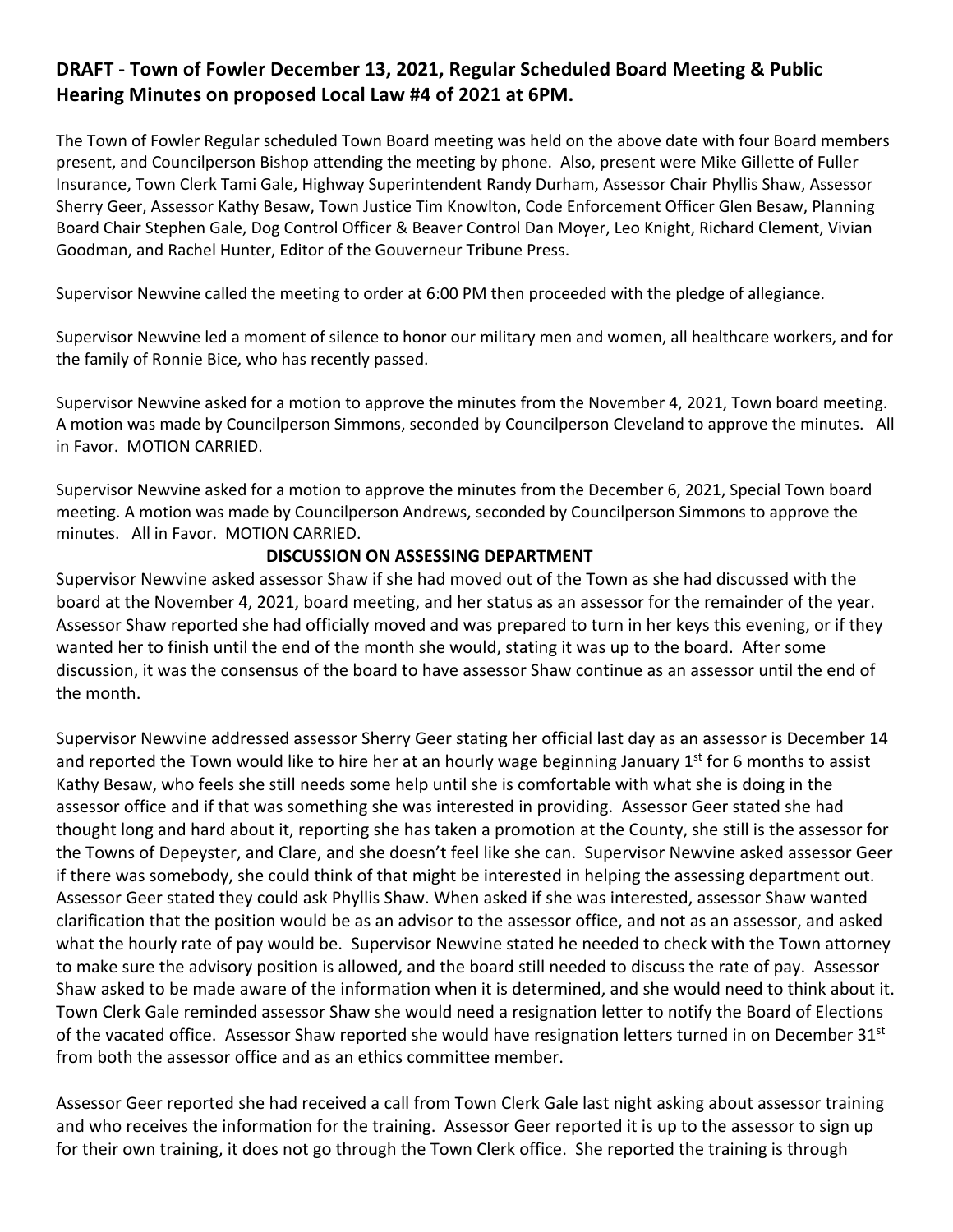ORPTS, the NYS Real Property site, and is free. She reported other training, such as ethics, is offered through the NYS Assessor Association website, and there are costs for these classes. In this case, the assessor picks the class they want to attend and would give the information to the Town Clerk. She reported the Real Property Office in Canton is going to be the best place for the acting assessors to ask any assessor related questions and reported the number to the Real Property office to be 379-2272.

Assessor Geer reported the assessor computer will need to be taken to the County to be updated, and the assessor mail will need to be picked up in Canton. She stated her phone will always be open for any questions and that her phone would never close to the Town. If a taxpayer calls her, she will always direct them to where they need to go.

Supervisor Newvine addressed Sherry Geer saying the Town appreciates everything she has done, and she has done a terrific job. Supervisor Newvine then addressed Phyllis Shaw thanking her for all she has done and expressed he hopes she will agree to stay on in an advisory role.

Supervisor Newvine stated it has been discussed presently the assessors don't hold any regular office hours. Supervisor Newvine asked Assessor Besaw if it falls on her, could she hold some regular office hours. Assessor Besaw stated she would start being at the assessor's office every Tuesday from 9:00AM to 12:00PM.

Assessor Geer reported that Assessor Shaw had mailed the Enhanced STAR renewals out, and people will start to come in to the Town Hall to speak with an assessor. She reported in the past some seniors have come in to receive help filling out their Enhanced STAR paperwork. Supervisor Newvine asked if the seniors needed to renew their Enhanced STAR every year. Assessor Geer reported they do, and last year they didn't have to, due to COVID-19.

### **FULLER INSURANCE AGENCY PRESENTATION OF QUOTES**

Michael Gillette, of Fuller Insurance Agency, Inc. delivered an insurance proposal for policy term 1/1/2022 to 1/1/2023, prepared for the Town of Fowler, for their consideration. Mr. Gillette discussed Supervisor Newvine had asked him last year to prepare some insurance quotes, and he reported it was a worthwhile exercise. He reported he had obtained policy coverage quotes from three companies; Trident Insurance Services, Glatfelter Public Practice Insurance Group (GPP), and New York Municipal Insurance Reciprocal (NYMIR). He discussed the Town is going into its 19<sup>th</sup> year with Trident, which is phenomenal these days. He reported every company rates differently, and Trident puts a lot into auto coverage.

|                                     |                | <b>PREMIUM COMPARISON</b> |                |                |
|-------------------------------------|----------------|---------------------------|----------------|----------------|
|                                     | EXPIRING       | <b>RENEWAL</b>            | <b>RENEWAL</b> | <b>RENEWAL</b> |
|                                     | <b>PREMIUM</b> | <b>PREMIUM</b>            | <b>PREMIUM</b> | <b>PREMIUM</b> |
| <b>COVERAGE</b>                     | (\$)           | $(5)$ TRIDENT             | $(5)$ GPP      | $(5)$ NYMIR    |
| <b>Commercial Property</b>          | 5,852.00       | 6,071.00                  | 3,543.00       | 4,283.40       |
| <b>Commercial General Liability</b> | 6,430.00       | 5,755.00                  | 4,860.00       | 6,066.50       |
| <b>Business Automobile</b>          | 9,114.00       | 8,597.00                  | 5,617.00       | 5,500.00       |
| Inland Marine                       | 1,759.00       | 1,869.00                  | 4,284.00       | 4,659.60       |
| Public Employee Dishonesty Bond     | 615.00         | 615.00                    | 554.00         | 548.90         |
| <b>Public Officials Liability</b>   | 1,454.00       | 1,497.00                  | 3,997.00       | 3,641.00       |
| <b>Excess Liability</b>             | 1,135.00       | 1,065.00                  | 1,419.00       | 1,069.20       |
| <b>TOTAL</b>                        | 26,359.00      | 25,469.00                 | 24,274.00      | 25,768.60      |
| <b>Added 2022 Mack Plow Truck</b>   |                | 1,805.00                  | 774.00         | 1,002.10       |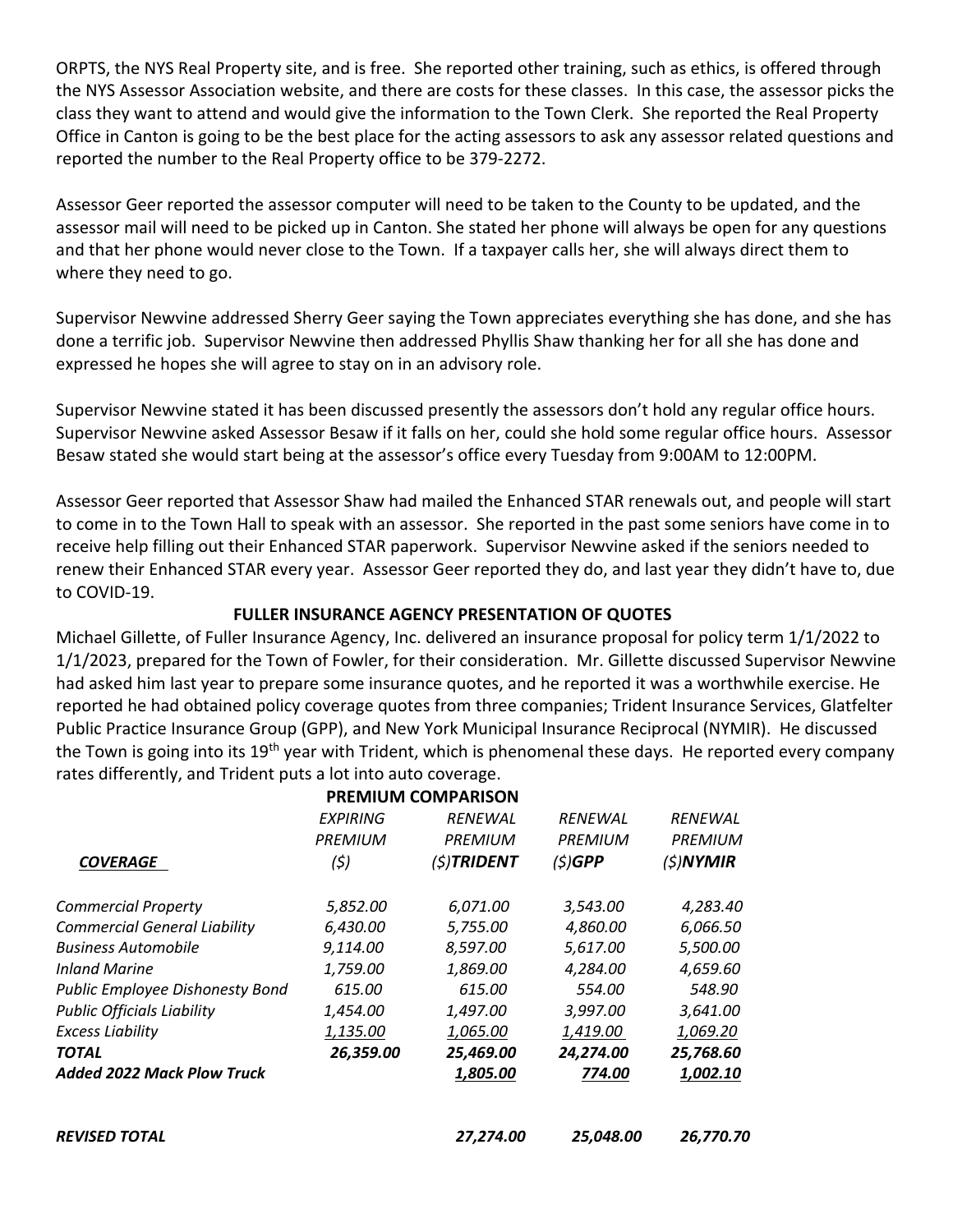Mr. Gillette discussed the benefits and differences of awarding the 2022 insurance policy with each individual company. It was discussed the new contract is set to renew on January 1<sup>st</sup>, 2022. After some discussion, a motion was made by Councilperson Simmons seconded by Councilperson Cleveland to accept the proposal from the Trident group and renew the policy through Fuller Insurance Agency. All in Favor. MOTION CARRIED.

Supervisor Newvine added that there were some coverage amounts he felt would benefit from being looked at for consideration of coverage cost vs. the worth of the building, mentioning the dog kennel and beach building as examples. Mr. Gillette reported they can take a look at the buildings in question and change the coverage amounts for further savings. Councilperson Simmons reported the driver list needed to have a driver, who had retired removed.

## **OPEN PUBLIC HEARING**

At 6:20PM Supervisor Newvine asked for a motion to open the Public Hearing on proposed Local Law No 4 of 2021. A motion was made by Councilperson Simmons seconded by Councilperson Andrews to open the Public Hearing on proposed Local Law #4 of 2021, a local law amending Local Law #2 for the year 2020 regarding Land Use Laws and Regulations to provide for the regulation of Solar Energy Facilities in the Town of Fowler. All in Favor. MOTION CARRIED.

Supervisor Newvine asked planning board chair Stephen Gale if he had anything to add to the discussion on the solar law. Planning board chair Gale stated the planning board, Town Attorney Leader's Office, as well as the County planning board had spent a lot of time preparing the solar law. He reported it protects the landowner and the Town by providing protection at projects end or decommissioning, or if a company goes bankrupt, or moves away, the law states the property must put back to how the landowner wants it. Councilperson Cleveland asked if they were putting money aside to do that. Planning board chair Gale reported it is a requirement stipulated in the law that must be met before any solar project is started. Planning board chair Gale stated, on the other side, if at decommissioning time, the Town decides it may be beneficial to have the established Solar project left as an advantage to the Town, they could decide to keep it and use it.

Supervisor Newvine asked if the solar panels were constructed of hazardous materials. Planning board chair Gale stated they are less and less hazardous as they used to be. Supervisor Newvine thanked the planning board for the work they put into the proposed solar law.

Supervisor Newvine reported the Public Hearing on the proposed Local Law would be left open as long as anyone needs for questions or clarification.

### **RESOLUTION**

### *RESOLUTION #23 OF 2021*

## *USDA loan resolution for the acceptance of the 2022 plow truck and authorization to make the final payment of the 2022 plow truck.*

Supervisor Newvine submitted Resolution #23 of 2021, a Resolution agreeing to accept the 2022 plow truck and authorize final payment on the plow truck, to the board for adoption.

A motion was made by Councilperson Andrews seconded by Councilperson Cleveland to adopt Resolution #23 of 2021, All in Favor. MOTION CARRIED.

# *AYES: 5 NEWVINE, SIMMONS, BISHOP, ANDREWS, CLEVELAND*

# *NAYS: 0*

Supervisor Newvine asked when the date was set for the closing on the USDA Mack plow truck loan. Town Clerk Gale reported it is tentatively set for the pre-closing to be done on January 5<sup>th</sup> at the Town Attorney's Office and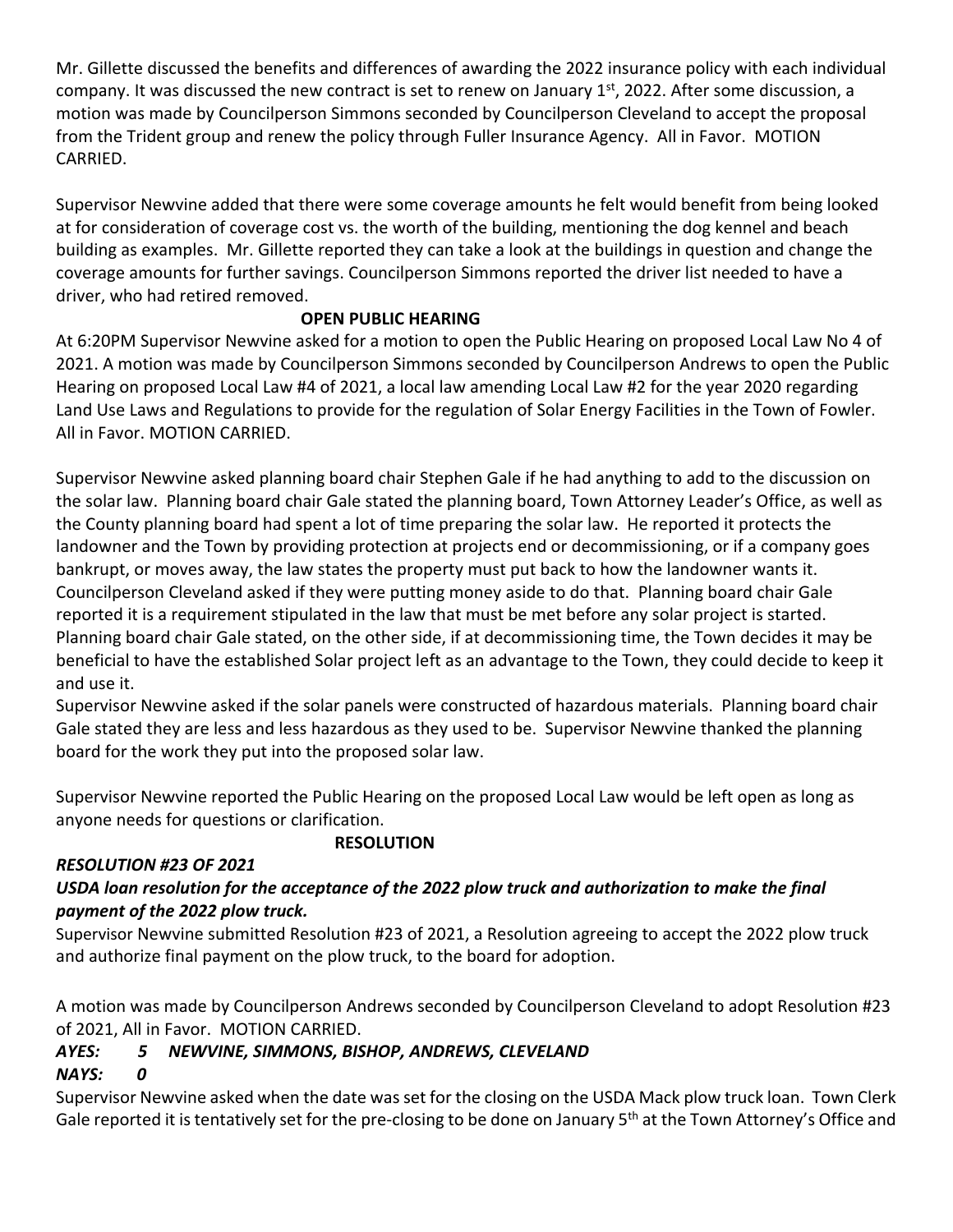the closing would be 2 days later, on January  $7<sup>th</sup>$ . Supervisor Newvine reported Bookkeeper Finnie was happy with the closing date, and that it worked out better with the closing being held in 2022.

Councilperson Andrews asked Highway Superintendent Durham how the new plow truck was working so far. Hwy. Superintendent Durham replied, they have it ready to go, but haven't plowed with it yet due to the lack of snow. He has driven it on the road and has sanded with it and it is working well.

## *DISCUSSION ON CAMERA SYSTEM PROPOSAL OBTAINED ON 12/6/2021 PREPARED BY BARKLEY'S SAFE & LOCK*

Supervisor Newvine asked the board if they had a chance to review the camera proposal from the December 6, 2021, special board meeting, and if there were any questions or comments. Councilperson Bishop asked about the number of cameras on the playground, stating he felt the playground should be well covered. It was discussed the cameras could be relocated to where the board wants them, and the diagram is just a reference. Councilperson Andrews asked about an increase in cost due to having to add equipment to include the monitoring of the dog kennel. Supervisor Newvine reported he had discussed the quote with bookkeeper Finnie and the money could be used from the fund balance. After further discussion, it was consensus of the board to contact Will Smith of Barkely's Safe & Lock to discuss the changes to the December 6, 2021, proposal and reschedule the proposal to be acted on at a future board meeting.

### **TOWN DEPARTMENT REPORTS**

### **Town Justice**

### **Town Justice Tim Knowlton:**

Supervisor Newvine asked Town Justice Knowlton how his trial went.

- Reported his trial went well with everyone being very well behaved. He reserved his decision on the case and has 30 days to rule. He has been working with the Office of Court Administration for informational purposes.
- He received many nice compliments about the court room, and people were very impressed.
- He was very pleased to have had the monitor, which was the show piece of the trial.
- He and Court Clerk Irma Ashley have both completed their yearly training hours with the Office of Court Administration and have filed their certifications with the Town Clerk.
- Informed the board on January 15, 2022, people who are not paying rent will start being held responsible again. He is waiting to see what happens with this considering the rising COVID-19 cases.
- The court is still waiting for their laptop that was ordered from Tom Manley and discussed it had already been paid for. Supervisor Newvine stated he would call Tom Manley the next day about the matter.

#### **Bookkeeper**

### **Supervisor Newvine reported for Bookkeeper Barbara Finnie who was not in attendance:**

• Everyone who normally gets paid once a month, in the  $3<sup>rd</sup>$  week of the month received their paychecks today.

### **Historian**

### **Historian Karen Simmons reported:**

• It has been very quiet with nothing going on up there in the Historian's Office.

### **Animal Control**

### **Dan Moyer Animal Control Officer reported:**

- It has been quiet.
- He had one dog in the dog kennel and spent a week trying to catch it. He was able to capture the dog using a live trap on the North Shore Road, where the dog had been staying for 3 weeks unclaimed.
- The dog was adopted out to a lady from Fulton, New York.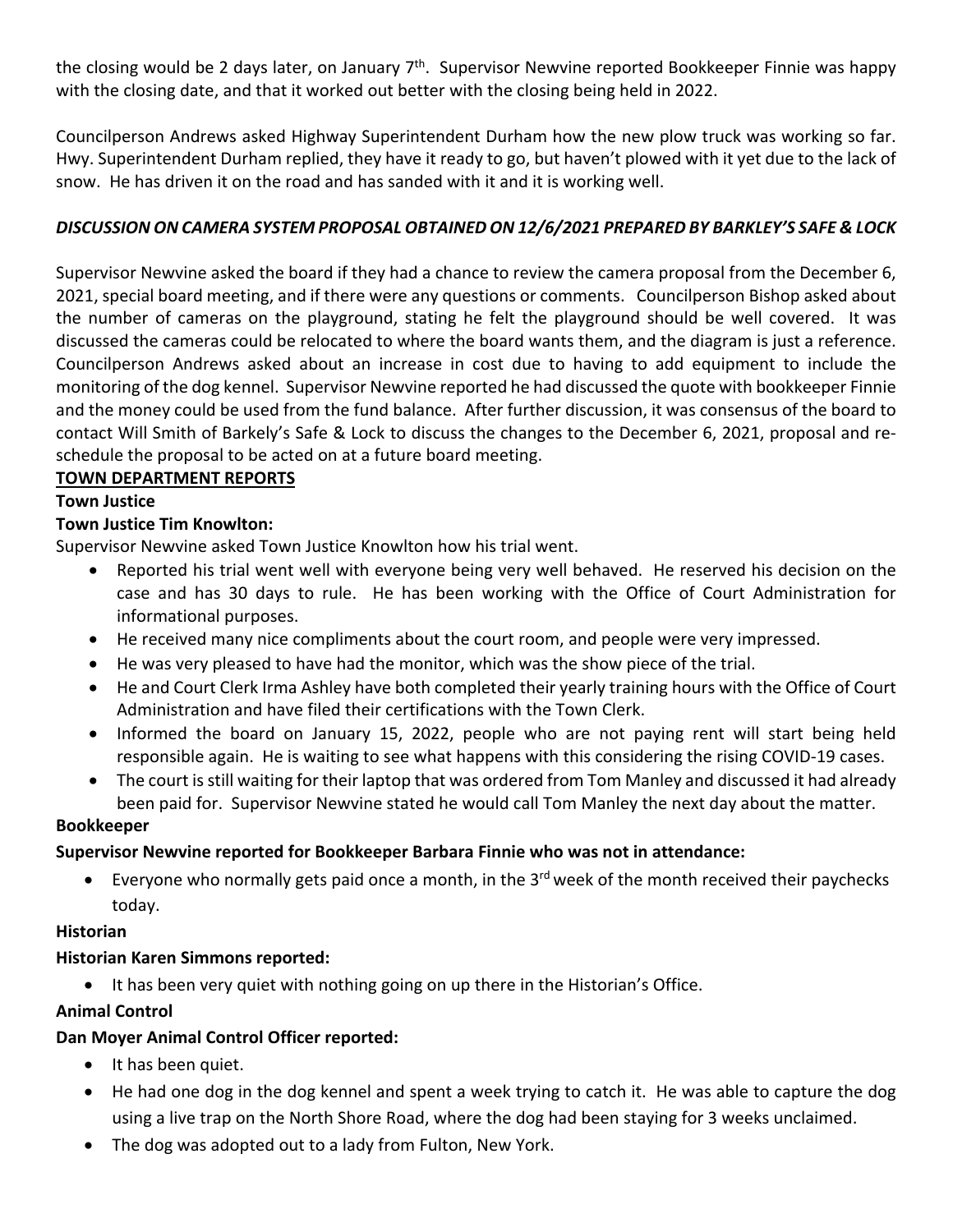• He stated he would get the license tag information to the Town Clerk to complete the paperwork on the adoption.

Town Clerk Gale asked Dog Control Officer Moyer to clarify how the other Towns he works for handle delinquent dog licenses, stating the Town of Fowler has a few dog owners, who are over 2 years behind on renewing their dog licenses. Dog Control Officer Moyer asked if they had been sent letters. Town Clerk Gale reported Councilperson Simmons, who oversees dog control, makes calls and sends reminder cards from the Fowler dog control office. Town Clerk Gale stated when she has asked him about this in the past, she was told at the end of every month the Town Clerk prints out a delinquent dog license report, gives that report to the dog control officer, and the dog control officer starts their part in trying to get the owner to license the dog. Dog Control Officer Moyer reported he can issue tickets for failure to license, which is an Ag & Markets State violation and a misdemeanor, and they can be put in front of the judge.

- Dog Control Officer Moyer reported Councilperson Simmons usually talks to owners about their delinquent dog licenses, if they don't listen to her, then she will have him talk to them, and he will give them 2 weeks to get the dog licensed. If they don't get the dog licensed in that time, then he has to give them a ticket for the Ag & Markets violation.
- Councilperson Simmons reported Dog Control Officer Moyer has one person right now that he is issuing a ticket to and has been waiting to catch her at home.
- Dog Control Officer Moyer reported Councilperson Simmons had mentioned to him a couple of weeks ago that she was working on tickets that needed to be issued, and she would be giving him a list of names to contact concerning their delinquent dog licenses. Councilperson Simmons reported there were 3 dog owners who are 2 years behind on their dog licenses. Supervisor Newvine asked what we want Dan to do, issue a citation. Councilperson Simmons stated Dan already had the information for one dog owner to issue a ticket and she stated she had to get the information on the other 2 dog owners together for him. Dan reported he can put them in front of the judge to try to get them licensed if they still have the dogs. Councilperson Simmons added if they come to court, that is the next thing. Dan reported a ticket being issued for failure to license is a State Ag & Markets ticket, if they do not appear in court, the judge can re-set their court date, and if they still don't appear, the judge can issue a bench warrant for failure to appear.
- Supervisor Newvine stated if we make an example of one then maybe the other ones will fall in line. Supervisor Newvine asked Dan if he was going to handle the tickets. Dan replied he was good on that.

Supervisor Newvine stated it was nice to see Dan at the board meeting.

## **Beaver Control**

## **Dan Moyer of Moyer's Wildlife Control reported:**

- He had taken care of a beaver dam earlier in the day on the Emeryville Road and it dropped the water 3', and he believes the water is now down below the road level where it should be.
- He has taken several beaver from the Shantyville Road. He is waiting for the ice to get firm enough to walk on to remove the beaver dam and get the water down in the culverts to where it is supposed to be.
- He is not aware of any culverts being plugged on the Shantyville Road since he has taken the beaver out.

## **Code Enforcement**

**Code Enforcement Officer Glen Besaw reported:**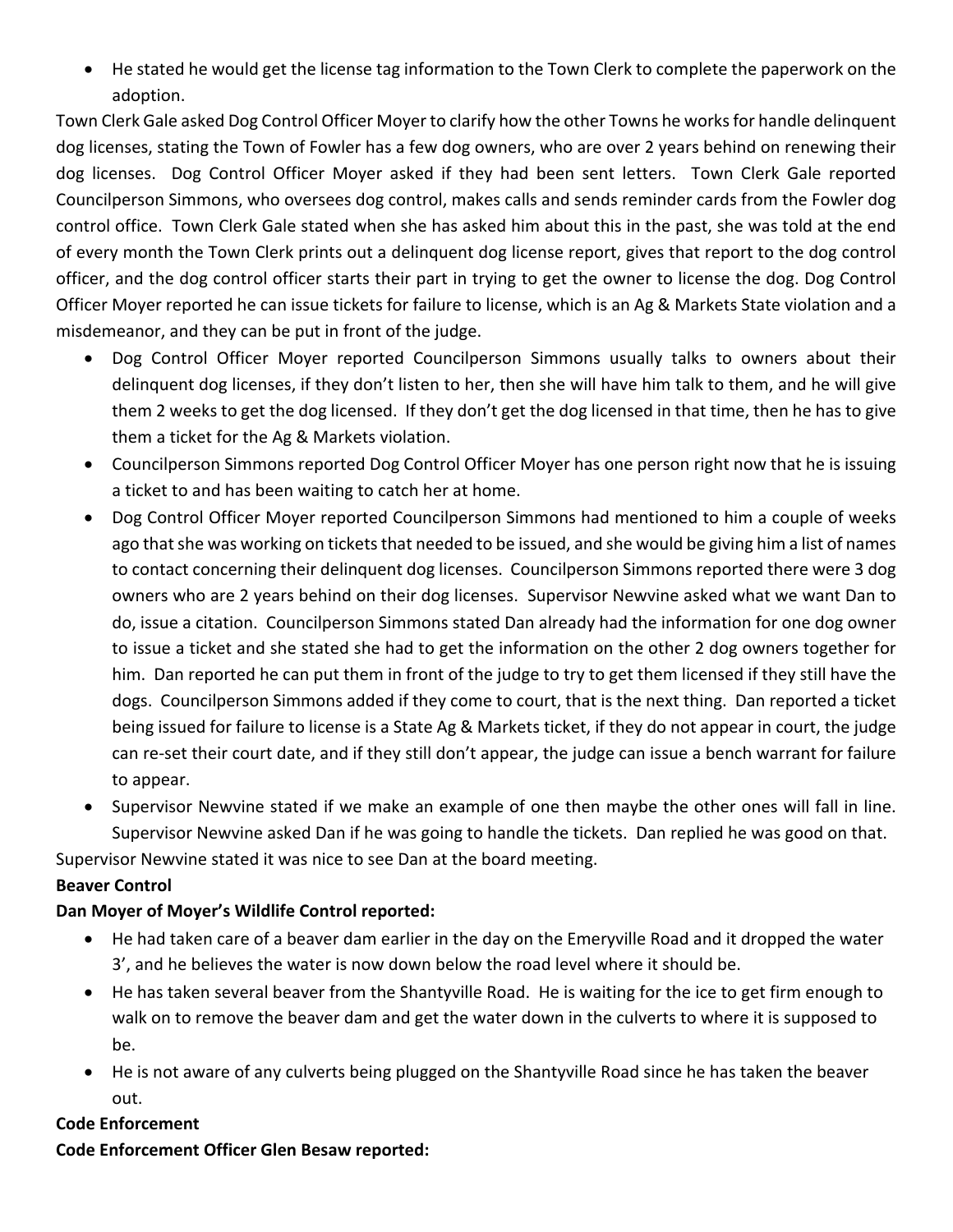- He has received quotes from Advanced Business Systems (ABS) for either replacing his code enforcement office computer at a cost of \$1,159.98 or replacing the internal SSD to his existing code enforcement office computer for \$135.00. He reported his computer is not working at all and he will need permission to move forward on one of the quotes. If the internal SSD is replaced there is no guarantee how long that fix will last. He reported ABS will transfer all the data, which is backed up with the Department of State. Supervisor Newvine asked if Glen had money left in his code enforcement budget this year. Town Clerk Gale stated she thought he had \$800.00. After some discussion, a motion was made by Councilperson Andrews seconded by Councilperson Simmons to approve the purchase of a new computer for the code enforcement office. All in Favor. MOTION CARRIED.
- He had received 2 complaints and had determined only 1 of the complaints was legitimate. The other was just two people who didn't like each other.
- He had contacted Attorney Leader to discuss if mining properties were exempt from local law, and learned they are not exempt from local law. He reported the transfer between Gouverneur Talc and Empire State Mines was fine.
- He believed Gouverneur Talc is talking about the possibility of putting in a solar array, and if it is not attached to any buildings, they are exempt form the uniform code, but are not exempt from local law. He reported if they do decide to put a solar array in, it would need to go in front of the planning board for approval.

### **Town Clerk**

### **Town Clerk Tami Gale reported:**

- The gross DEC sales for the month were \$433.00 with the Towns commission being \$23.87, she had collected \$20.00 in bank fees for a dishonored check, issued 1 certified marriage transcript, completed 2 genealogical services requests, licensed 28 dogs, handled 3 building permits, and had collected \$3.50 in photo copies.
- She had received a check in the amount of \$236.80 for scrap metal.
- She had attended a webinar for training on November 10, 2021, on the internal controls for tax collection.

### **Highway Department**

### **Highway Superintendent Randy Durham:**

- Reported he had set the car counter up on the Island Branch Road, between the railroad tracks and the State barn, and it showed and average of 370 cars a day traveling through there. He reported it determines it would be beneficial to the Town to repair that road. He stated the Town is going to have to write letters to the homeowners notifying them of the anticipated roadwork that will need to be done in this area.
- Reported the new 2022 Mack Plow truck has arrived and it is ready to be used.
- Asked Supervisor Newvine if the Town was going to provide breakfast for the Town employees this year, stating they didn't have it last year due to COVID-19. Supervisor Newvine stated he didn't have a problem with the Town buying their breakfast, but he didn't think the board needs to be involved unless they want to be. Councilperson Simmons stated just let the guys out there have their own Christmas breakfast.

### **USDA & NEW EQUIPMENT PURHCASES**

• Reported since the Federal budget has not passed, the USDA knows they can bond us, but they don't know for sure how much money they can grant us. He reported on January  $1<sup>st</sup>$ , the equipment he is looking to purchase is going to have a price increase. He reported they think the budget that should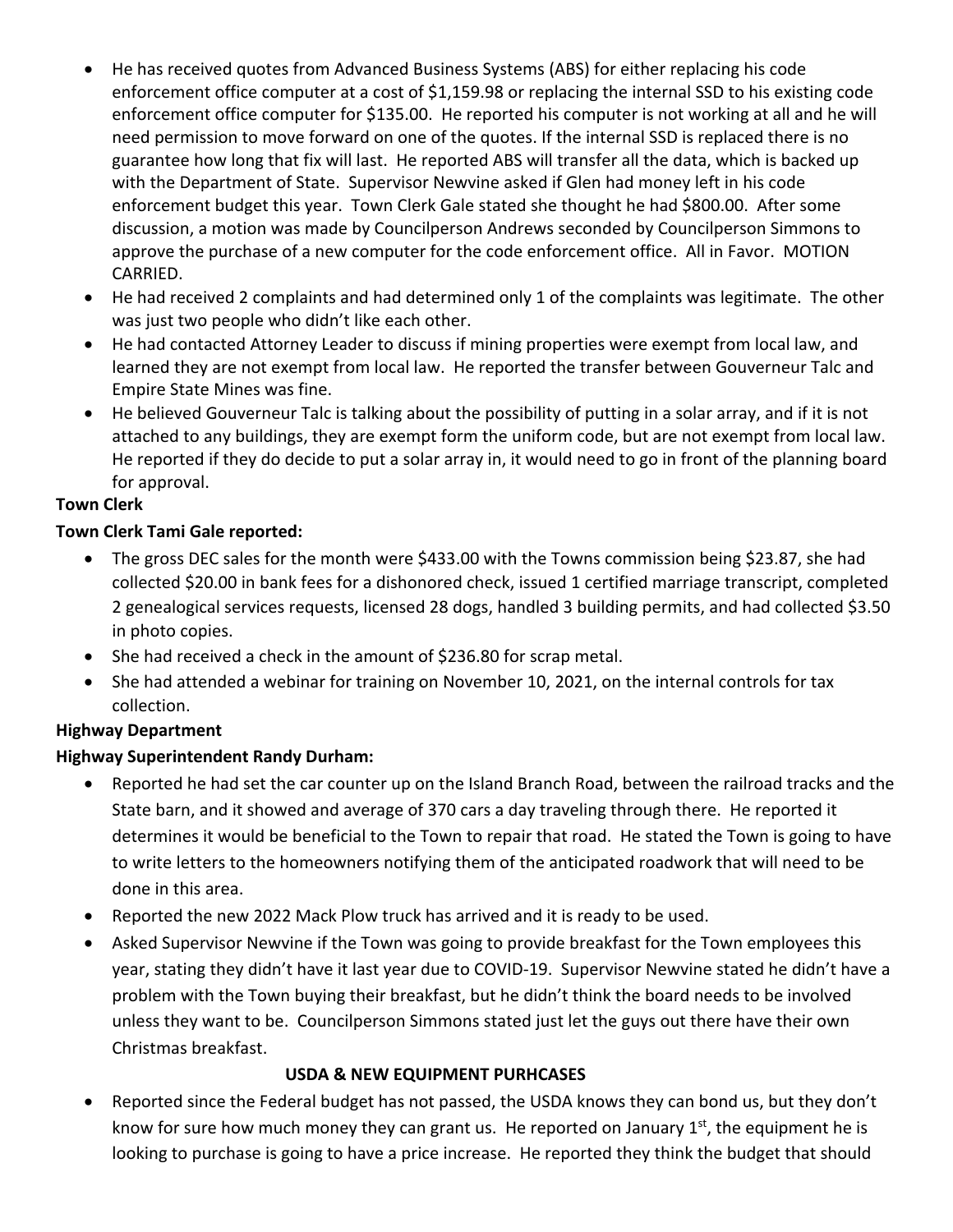have been passed in October, will be passed by March. He asked the board if they wanted to pursue the new equipment or wait. Supervisor Newvine suggested that the Town maybe better wait on new equipment purchases.

### **BOBCAT DISCUSSION**

• Reported he had discussed the bobcat and the cost to repair it with Councilperson Andrews. The estimate he received to finish fixing the bobcat is \$7,614.63, on top of what was already spent trying to fix it (\$4,371.81) at Leberge & Curtis. Supervisor Newvine reported he thought they all knew the answer to that one.

## **NEW BOBCAT QUOTES**

|                            |                                                             | <b>QUOTE</b> | <b>TRADE IN</b> | <b>TOTAL</b> |
|----------------------------|-------------------------------------------------------------|--------------|-----------------|--------------|
| <b>Bobcat of Watertown</b> | S66 T4 bobcat Skid Steer Loader                             | \$47,719.78  | (52,500.00)     | \$45,219.78  |
| Leberge & Curtis           | S66 T4 Bobcat Skid Steer Loader                             | \$52,952.54  | ( \$10,000.00)  | \$42,952.54  |
|                            | (Leberge & Curtis quote includes Dealer PDI & Freight fees) |              |                 |              |

Councilperson Simmons asked why there was such a big difference in the amount given for trade-in prices, stating it seemed like a wide spread. Councilperson Cleveland stated it sounded to him like Bobcat of Watertown didn't want it. Hwy. Superintendent Durham stated it was Leberge & Curtis, who had replaced the \$4,371.81 part. Supervisor Newvine asked if we were locked into purchasing a Bobcat. Hwy. Superintendent Durham stated Case didn't want the old bobcat. Councilperson Andrews asked if he had talked to Nortrax or Anderson Equipment. Hwy, Superintendent Durham replied he had not talked to them yet, and he has to disclose the amount of the repairs to whoever takes it. Supervisor Newvine suggested Hwy. Superintendent Durham wait until after the  $1<sup>st</sup>$  of the year to re-bid for a loader and obtain additional bids from other vendors. Hwy. Superintendent Durham reported he would do some more research.

- Highway weather reports are now on the Town website thanks to webmaster Shari Barnhart. Supervisor Newvine stated that was great.
- Presented the board members with 2 excavator quotes that were not discussed.

## **CLOSING THE PUBLIC HEARING ON PROPOSED LOCAL LAW No. 4 OF 2021**

Supervisor Newvine asked if there were any questions on proposed Local Law #4 of 2021. At 6:45PM, having no questions received, a motion was made by Councilperson Andrews seconded by Councilperson Simmons to close the public hearing on proposed Local Law No.4 of 2021. All in Favor. MOTION CARRIED.

#### **RESOLUTION**

### *RESOLUTION #24 OF 2021*

Supervisor Newvine submitted Resolution #24 of 2021, a Resolution enacting Local Law No. 4 of 2021, amending Local Law 2 for the year 2020 pertaining to zoning to provide for the regulation of solar energy facilities, to the board for adoption.

A motion was made by Councilperson Simmons seconded by Councilperson Cleveland to adopt Resolution #24 of 2021, All in Favor. MOTION CARRIED.

### *AYES: 5 NEWVINE, SIMMONS, BISHOP, ANDREWS, CLEVELAND NAYS: 0*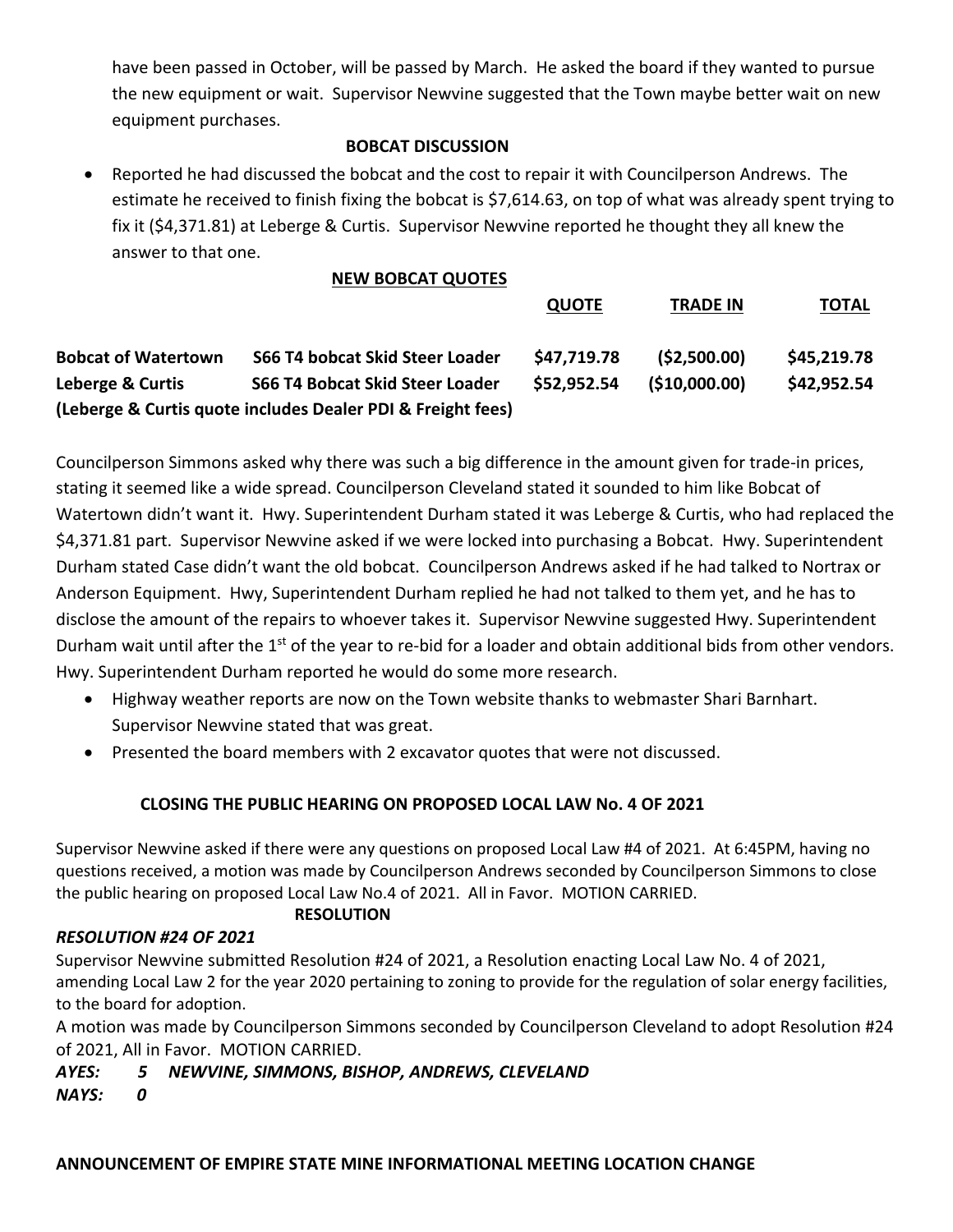Supervisor Newvine reported there was going to be an informational meeting presented by Empire State Mines personnel regarding the ongoing preparations for open pit mining at their number 2 mine on Tuesday December 14th at 4pm at the Fowler Town Hall instead of being held at Southwest Tech BOCES due to COVID-19 concerns. He reported an access road is being constructed that crosses the East Shore Road and the Pumphouse Road that will impact Sylvia Lake residents on those roads. All interested parties are welcome to attend.

# **Councilmembers**

## **Councilperson Scott Cleveland:**

- Reported the pavilion is 100% done and is all set to go.
- Reported some siding had been blown off in the last wind storm, that he put in the garage portion of the pavilion for maintenance worker Byron Woodward to re-install.

## **Councilperson Jeff Andrews:**

- Reported the newly paved parking lot at the Town Hall looks great and a nice job was done.
- Reported three councilpersons had attended the open house at the Southwest Tech BOCES, and they had done a really nice job on the remodel, and it was well worth attending the open house. Supervisor Newvine agreed, stating BOCES is a great facility and if you haven't been to check it out you should go and see it.

## **Councilperson Lynn Bishop:**

- Notified Hwy. Superintendent Durham there was tires and garbage located at the stop sign on the Gulf Road where it meets the Sullivan Road. Hwy. Superintendent Durham reported he had seen the tire today, but right now brush is the main thing.
- Asked Code Enforcement Officer Besaw if there had been any movement on the County Route 22 home that he had previously discussed with him. CEO Besaw asked which one. Councilperson Simmons reported it was the old Cole place. CEO Besaw asked what we were doing to it. Councilperson Simmons stated it is in such disrepair and he wanted CEO Besaw to condemn it she thought.
- Councilperson Bishop told CEO Besaw they had discussed the house should be torn down months ago. CEO Besaw reported he could not go on the property unless someone signed a complaint. Councilperson Bishop stated he will sign a complaint as he is very concerned for the safety of the little kids nearby who may be hurt if they got in there. Supervisor Newvine said they would get a complaint form for Councilperson Bishop to sign and get going on it.
- CEO Besaw reported he had obtained the address of the owner from the assessors one time and had sent a letter and had never heard back from the owner. He reported Councilperson Bishop is right something has to be done about the structure, and then we are going to have to do it with every place that is in similar condition.

## **Councilperson Karen Simmons**:

- Reported the Christmas delivery for the SOS program will be done on Friday, December  $17<sup>th</sup>$ . She reported there will be 85 packages going out.
- There have been quite a few monetary and food donations made this month. She reported the family of Jeff Andrews donated money, Bob & Diane Jennings donated money, John and Mary Lou Wranish-Cook donated money, and the Fowler Baptist Church had made a very large monetary donation to the food program.
- Councilperson Lynn Bishop & family donated a turkey and all of the fixings for a Thanksgiving meal, Ginny Burwell and her family donated food, Dave & Shelly Fackler donated food, and Missy and Mike Tresmette donated food.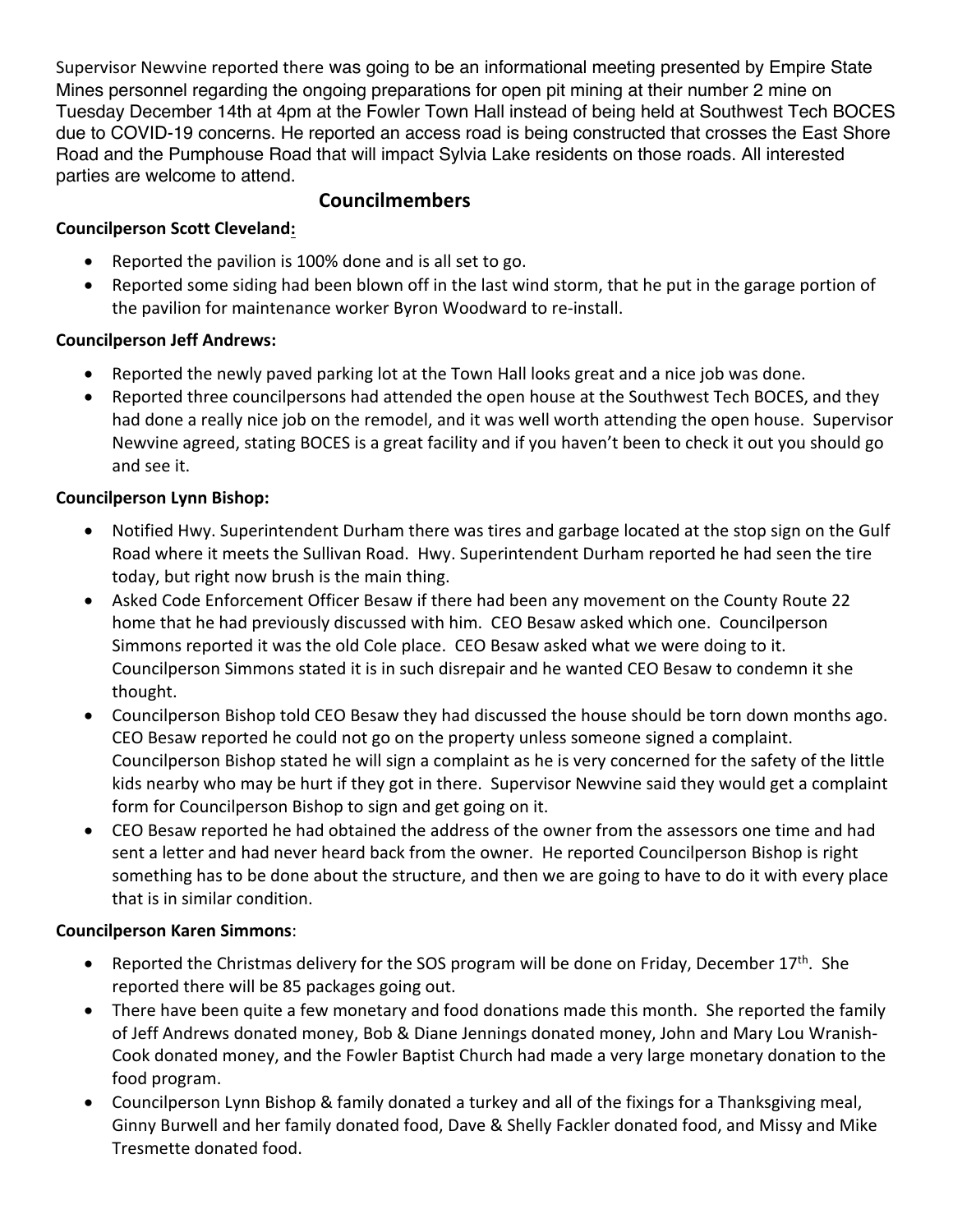- A donation was made of 6 lap blankets to be donated to 6 recipients of the SOS care packages.
- The next SOS delivery will be at Easter.
- Reported the program is doing very well and she is very pleased with it.
- Reported the HAP program is still taking place on Thursdays from 9-12 and 1-4.
- Thanked everyone for all they have donated to the programs.
- Reported Town Clerk Gale has been working on the newsletter and asked her how the progress was coming. Town Clerk Gale reported anyone who has anything more to add needed to get it to her as it is being sent to Ferguson Printing very soon.
- Suggested the Councilperson overseeing the use of the pavilion be added to also being in charge of use of the Town Hall, replacing her from that role. It was discussed that Town Clerk Gale would get Councilperson Cleveland a key to the Town Hall. Supervisor Newvine suggested the contact information be updated in the newsletter.
- Reported there had been a situation with a power outage at Kilkarney Courts on Saturday, prompmting a tenant to call Supervisor Newvine, as they couldn't get the generator to work, and had no power, and some of the tenants were quite upset. Councilperson Simmons, who is on the Kilkarney Court board called Carol Bassford, who is one of the managers of the housing division, and she relayed the transfer switch wasn't able to handle providing power to all of the complex, and they are working on getting a new switch. Councilperson Simmons reported they have been trying for a year and a half to obtain a standby generator for Kilkarney Court, and the office of Rural Development notified them that they didn't feel they needed one, because there are shelters the senior citizens could go to, however HUD is looking into a program called Care Act to try to get a standby generator for the senior citizens housing. She reported the cost to be \$13,000 for a generator that would take care of the entire project. Presently they are trying to get the switch to handle the job. Councilperson Simmons reported she had spoken to the tenant who had called Supervisor Newvine about the matter, and she felt the maintenance person for Kilkarney Court had known that the switch was not able to handle the job load. The tenant felt that it should have been fixed before something like this happened. Carol Brassford is working on the problem. Councilperson Simmons reported they have had an awful time since Dave Spilman retired as the maintenance person for Kilkarney Courts. They have been through several maintenance people and can't seem to keep anybody, which has added to the switch not being fixed. Councilperson Simmons reported she would stay in contact with Carol Brassford about the situation.

### **Supervisor Ricky W. Newvine:**

- Reported he had taken the beach grant paperwork to Canton, and it is all set for this year.
- Reported he has had a couple of people ask him about an issue with icy conditions as you are coming into the Town of Fowler, near where Art Besaw lives now, and near Grant Mitchel's home and it being icy most of the time in that area. Supervisor Newvine asked Hwy. Superintendent Durham if the area could be salted instead of just sanded, as it is a known icing area to do with a culvert located there being too close. Hwy. Superintendent Durham reported he had already cut the Town of Gouverneur's trees for them that were creating a cold spot, but he can have Larry Allen, who plows that beat, hit that area a little harder with the sand.
- Reported he had been notified by the Office of the State Comptroller that they had processed an AIMrelated payment to the Town of Fowler in the amount of \$8,511.00. Supervisor Newvine discussed he thought the payment was the Town of Fowler's portion of leftover ARPA Coronavirus Local Fiscal Recovery Fund money, that other Town's didn't take, and it was split amongst the Town's that had applied for the funds.